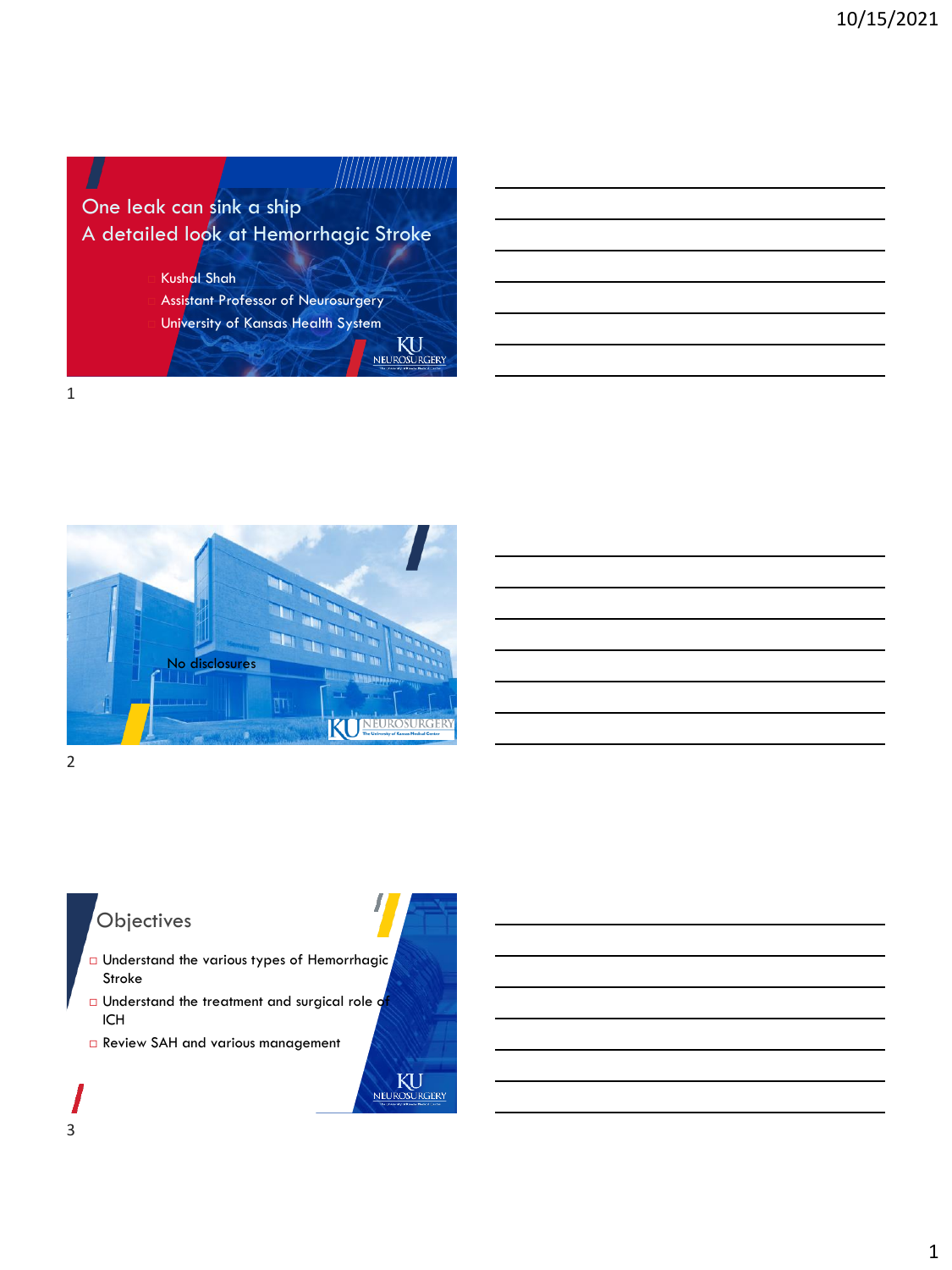







I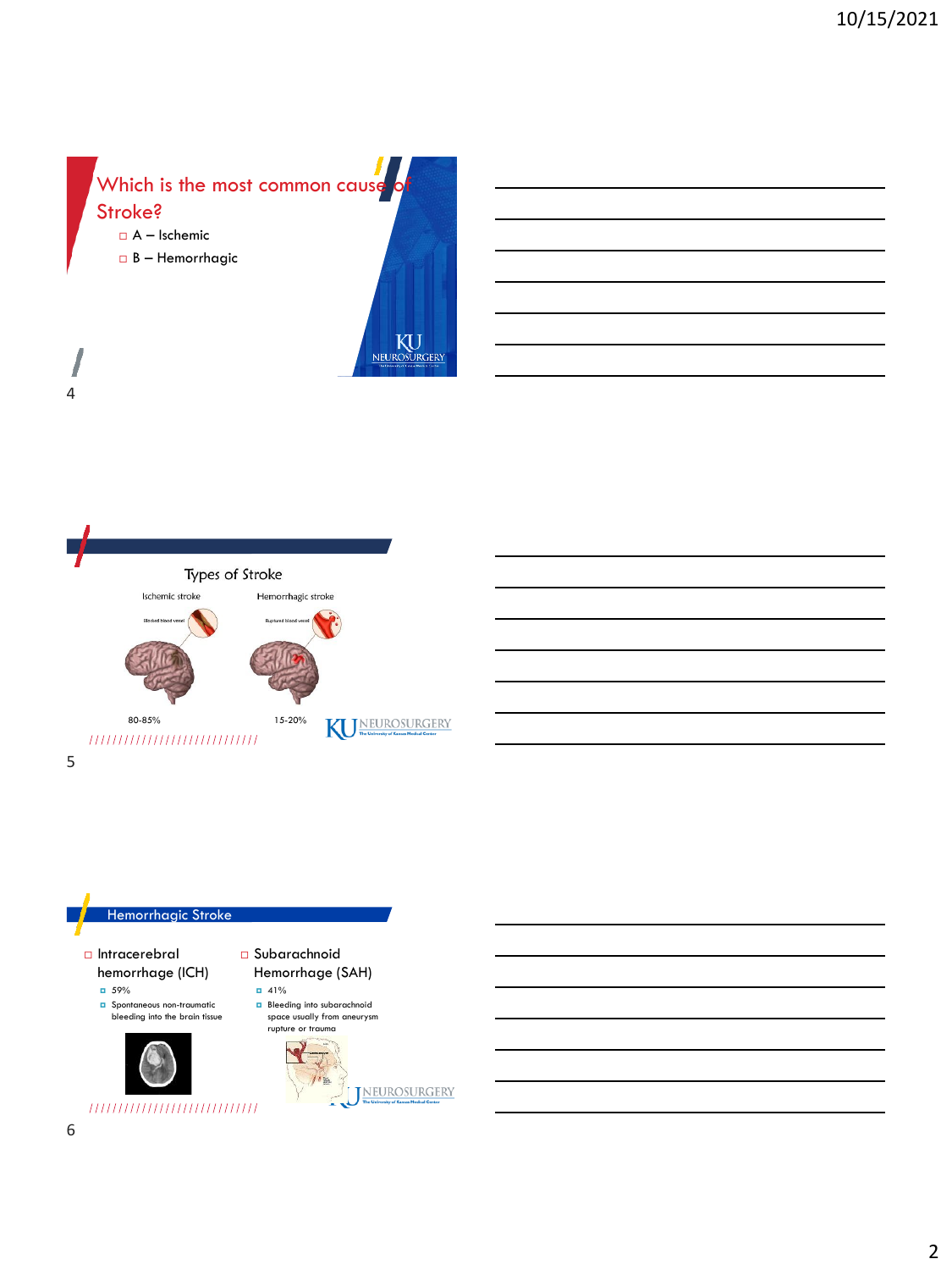### Intracerebral Hemorrhage (ICH

- □ 2<sup>nd</sup> leading cause of stroke Accounts for 10-15% of all strokes
- $\Box$  30-day mortality is 35 52%  $\Box$  5 times the mortality of ischemic stroke



#### Causes of ICH

- Primary (hypertensive) ICH (most common)
- Ruptured aneurysm, AVM, vascular malformation
- Trauma
- Hemorrhagic Disorders
- **Hemorrhage into tumor**
- Amyloid angiopathy

### ,,,,,,,,,,,,,,,,,,,,,,,,,,,,



7







The University of Kansas Medical Center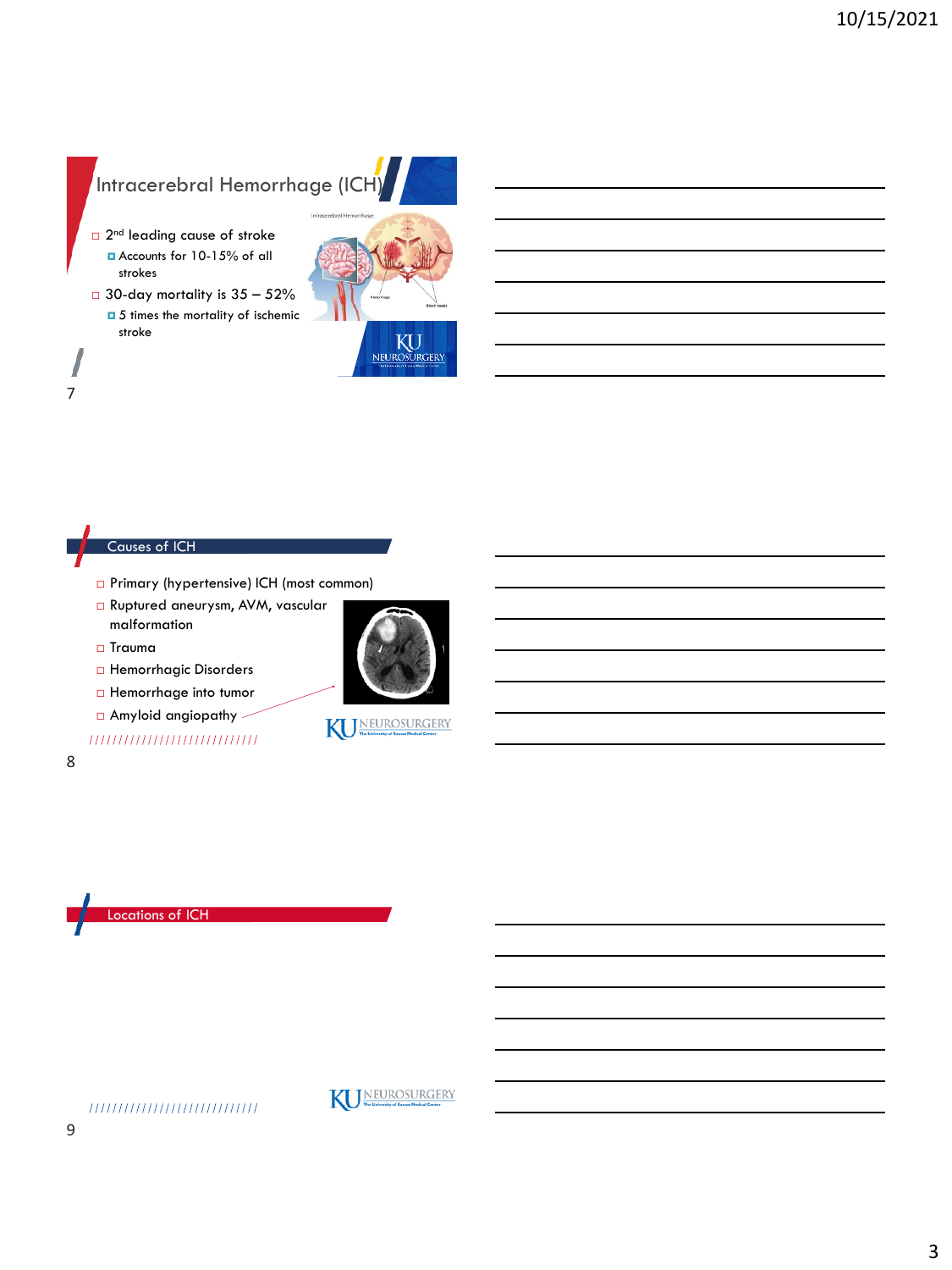#### Diagnose ICH

- CT head w/out contrast
- CTA head

10

11

12

MRI brain w/ & w/out contrast





### Should this patient have surger evacuation of ICH?

- A Surgical evacuation
- B Medical management alone
- $C Both$
- $D$  Endovascular evacuation



### Treatment of ICH

- Manage Blood pressure
- Reverse coagulopathy
- Surgery\*
- No role for steroids
- Prophylactic antiepileptic medications aren't recommended

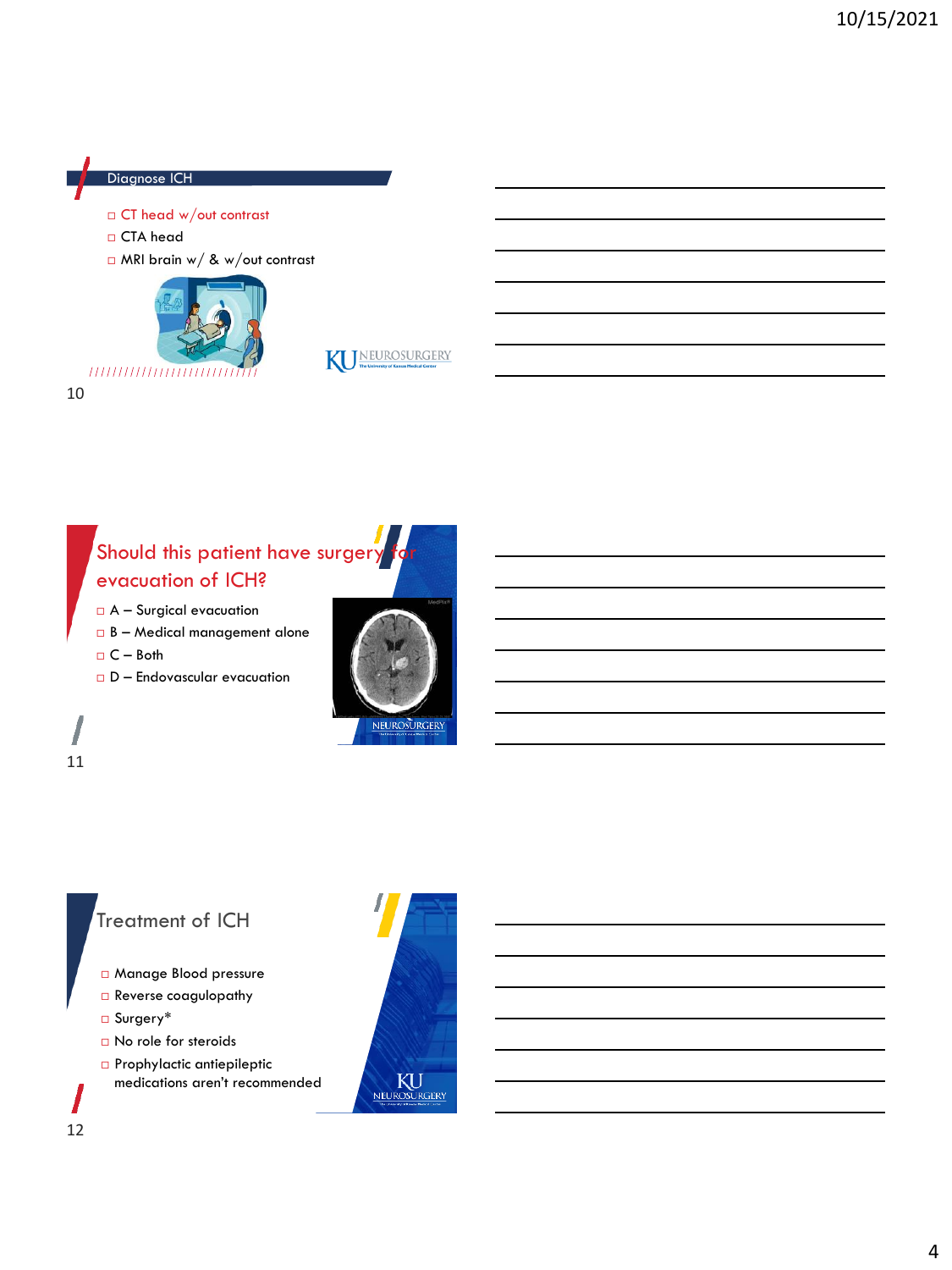#### Stroke<br>Volume 46, Is 2<br>Issue 7, July 2015; Pages 2032-2080 **AHA/ASA GUIDELINE**

Guidelines for the Management of Spontaneous Intracerebral Hemorrhage A Guideline for Healthcare Professionals From the American Heart<br>Association/American Stroke Association

J. Claude Hemphill, III, MD, MAS, FAHA, Chair, Steven M. Greenberg, MD, PhD, Vice-Chair, Craig S. Anderson, MD, PhD, WAS EAHA, Chair, Steven M. Republic Chair, Mary Cushman, MD, MSc, FAHA, Gordon, MD, MSC, FAHA, Gordon, L.

 $6-$ 

The aim of this guideline is to present current and comprehensit<br>diagnosis and treatment of spontaneous intracerebral hemorrhage as for the

A formal literature search of PubMed was performed through the end of August 2013. The<br>writing committee met by teleconference to discuss narrative text and recommendations.<br>Recommendations follow the American Heart Associ



### Cerebellar Hemorrhages

Class I evidence:

 Cerebellar hemorrhages >3 cm, brainstem compression, or hydrocephalus have better outcome with surgery



**KU** NEUROSURGERY

14

#### Supratentorial ICH

#### □ STICH I & STICH II Trial

- **D** Showed no significant difference between surgery and medical management in terms of good outcome & mortality
- We typically reserve surgery as a life saving measure

,,,,,,,,,,,,,,,,,,,,,,,,,,,,



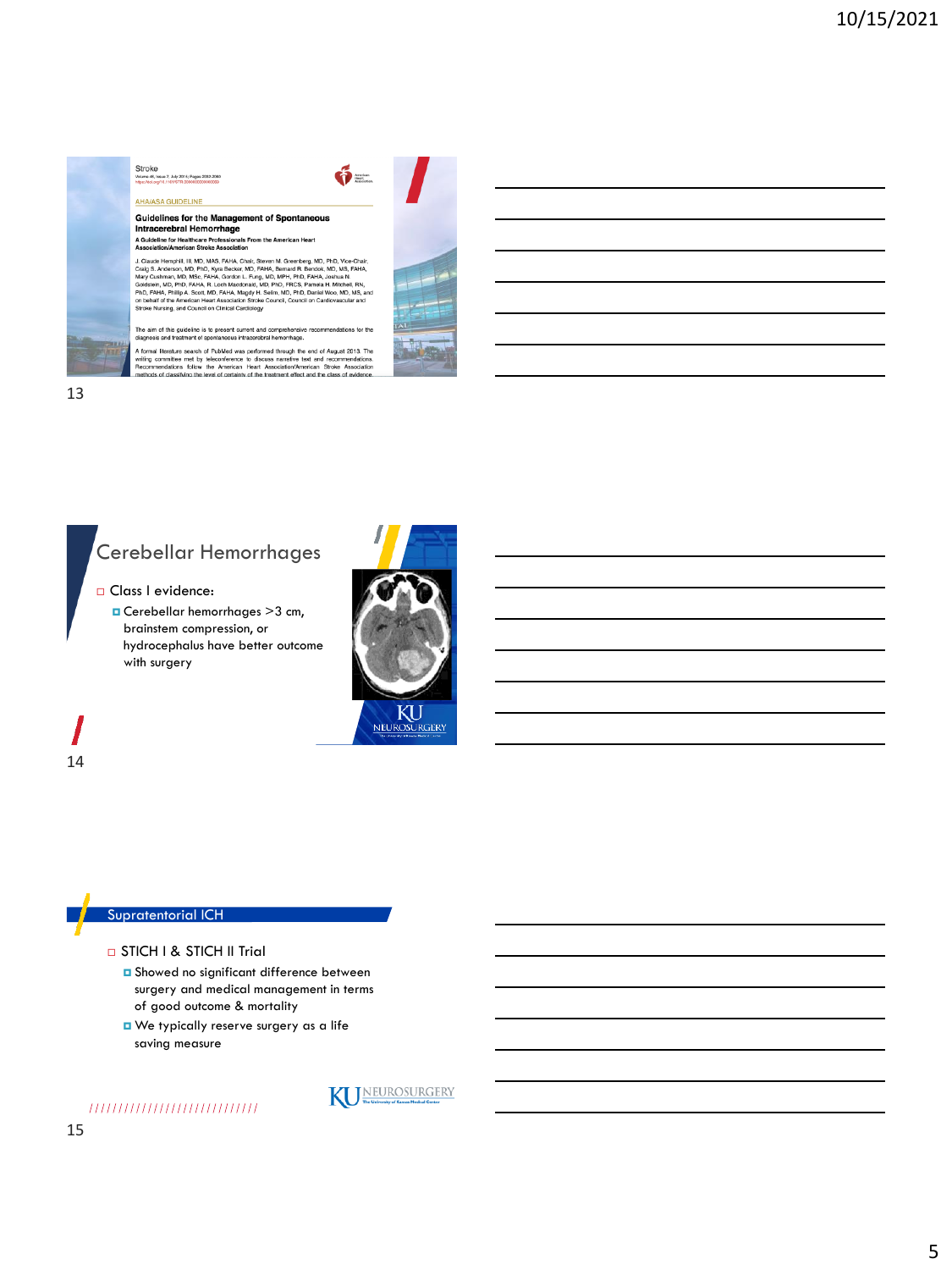



# Intraventricular Hemorrhage

□ Treatment: CSF diversion EVD placement

Role for tPA?

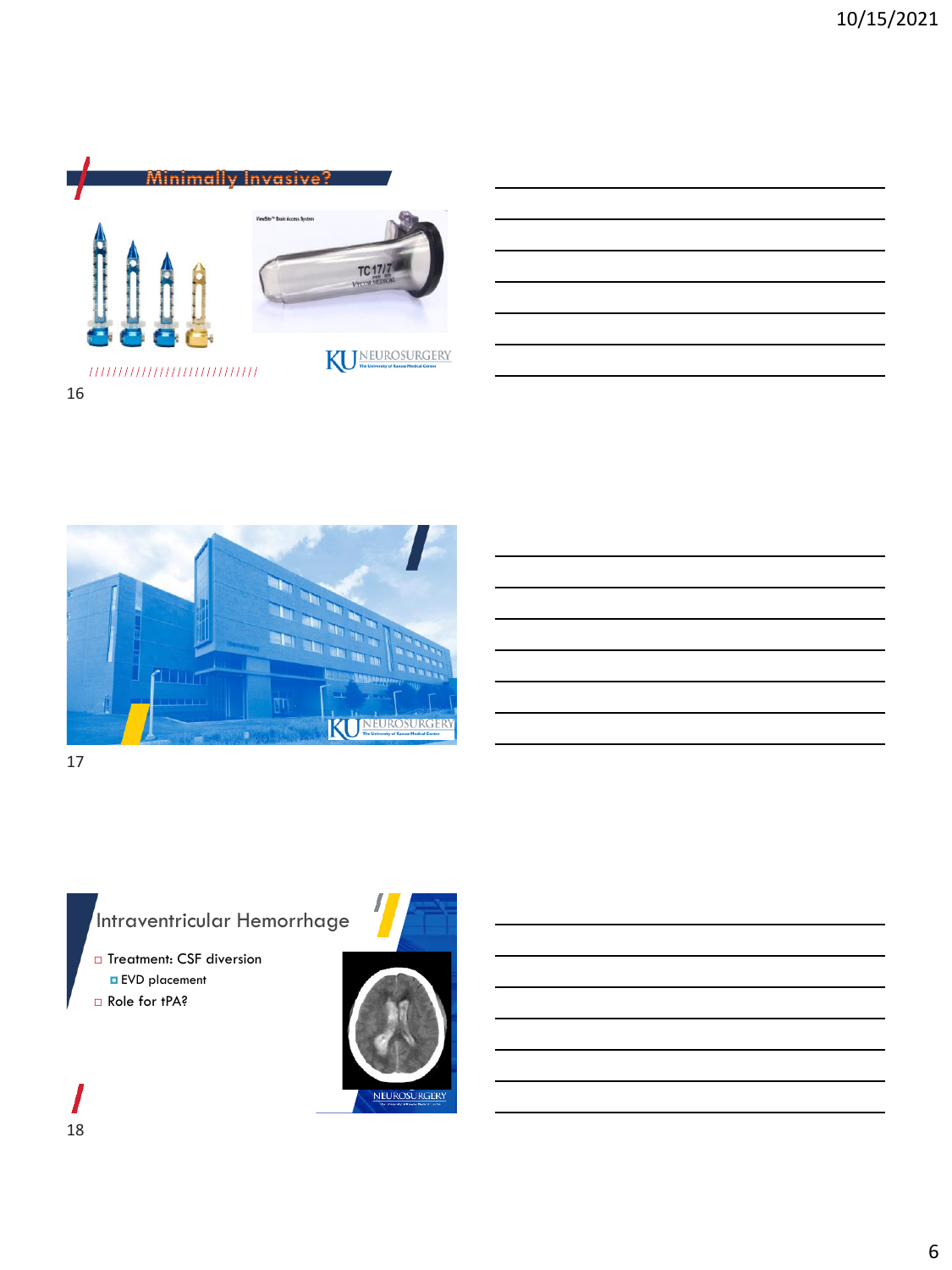

| <u> 1989 - Johann Stoff, amerikansk politiker (d. 1989)</u>                                                            |  |  |
|------------------------------------------------------------------------------------------------------------------------|--|--|
|                                                                                                                        |  |  |
| <u> 1989 - Johann Stoff, amerikansk politiker (d. 1989)</u>                                                            |  |  |
| <u> 1989 - Jan Samuel Barbara, margaret e a seu a componente de la componentación de la componentación de la compo</u> |  |  |
| <u> 1989 - Johann Stoff, amerikansk politiker (d. 1989)</u>                                                            |  |  |
|                                                                                                                        |  |  |

#### **Question**

Which unruptured aneurysm has the highest risk of rupture

- A. 12 mm cavernous carotid aneurysm
- B. 10 mm posterior communicating artery aneurysm
- C. 6 mm middle cerebral artery aneurysm

#### ,,,,,,,,,,,,,,,,,,,,,,,,,,,,

#### 20

## Subarachnoid Hemorrhage (SAI) Life-threatening type of stroke from bleeding into the space surrounding the brain Causes

- **O** Trauma (most common)
- **Ruptured aneurysm**
- Ruptured AVM
- Other less common causes



WEUROSURGERY

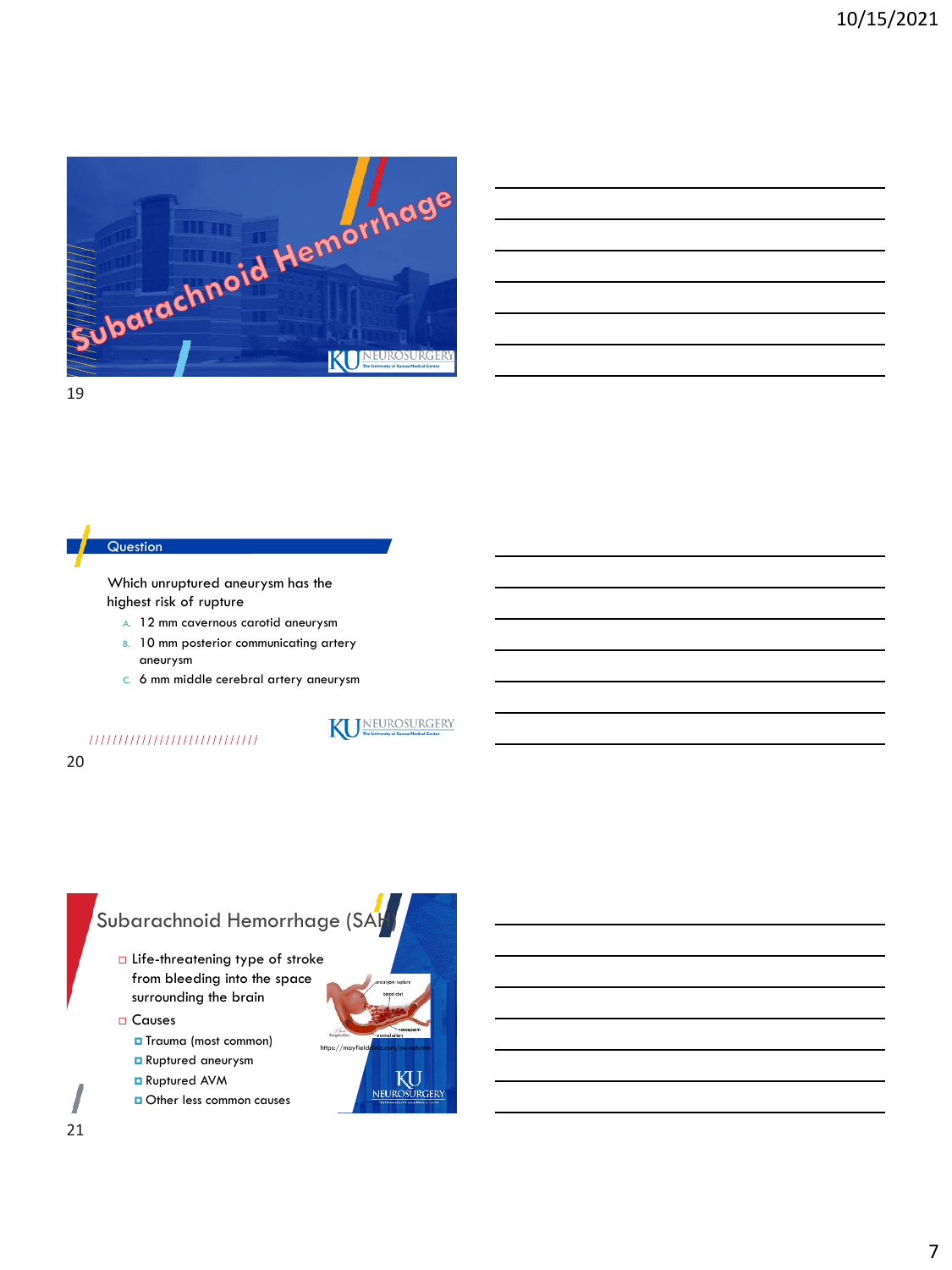## Signs & Symptoms

- $\Box$  Headache thunderclap type "Worst headache of my life"
- □ Nuchal rigidity

22

I

Change in mental status, coma







```
he.medscape.com/article/1164341-
                          https://emedicine.medscape.com/article/1164341-<br>overview<br>\left/ \left/ \left/ \left/ \left/ \left/ \left/ \right/ \right/ \right/ \right/ \right/ \left/ \left/ \left/ \left/ \right/ \right/ \right/ \right/ \left/ \left/ \left/ \right/ \right/ \right/ \right/ \left/ \left/ \left/ \left/ \right/ \right/ \right/ \right/ \right/ \left/ \left/ \left/ \left/ \right/ \right/ \right/ \left/ \left/ \left/ \left/ \right/ \right/ \right/ \right/ \left/ \left/ \left/ \23
```
Park et al. Traumatic Rupture of the Middle Cerebral<br>Artery Followed by Acute Basal Subarachnoid<br>Hemorrhage: Tail<mark>ored Approac</mark>h in Forensic Pathology by<br>Aid of Post-mortem Angiographic Findings, Korean J Leg Net of Post-1

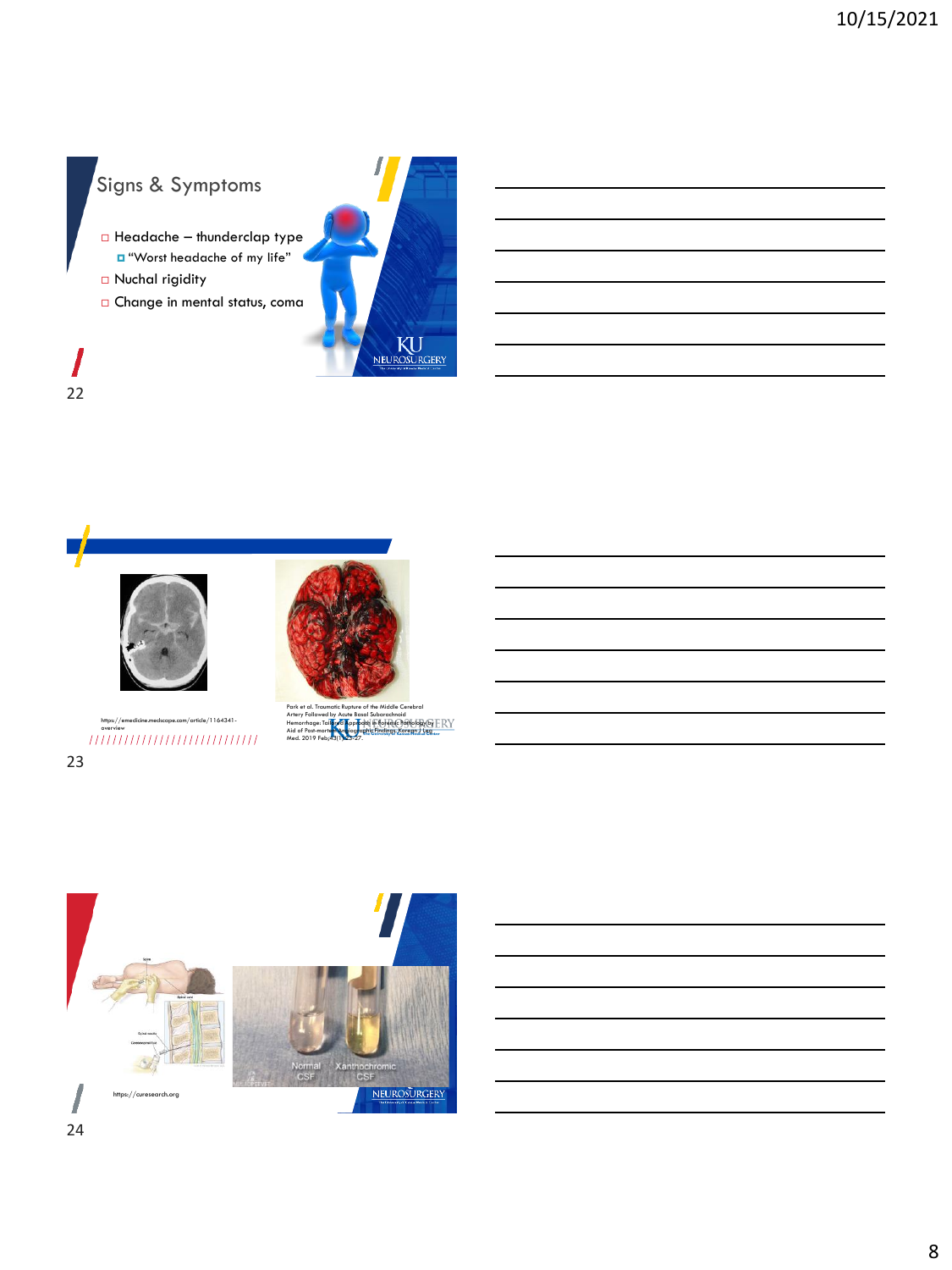

How do you grade SAH?



| Grade      | Criteria                                                                                                  | Index of<br>Perioperative<br>Mortality (%) |
|------------|-----------------------------------------------------------------------------------------------------------|--------------------------------------------|
| $\Omega$   | Aneurysm is not ruptured                                                                                  | $0 - 5$                                    |
| I          | Asymptomatic or with minimal headache and slight<br>nuchal rigidity                                       | $0 - 5$                                    |
| $_{\rm H}$ | Moderate to severe headache, nuchal rigidity, but<br>no neurologic deficit other than cranial nerve palsy | $2 - 10$                                   |
| ш          | Somnolence, confusion, medium focal deficits                                                              | $10 - 15$                                  |
| IV         | Stupor, hemiparesis medium or severe, possible<br>early decerebrate rigidity, vegetative disturbances     | 60-70                                      |
| V          | Deep coma, decerebrate rigidity, moribund<br>appearance                                                   | $70 - 100$                                 |



1111111111111111111111111111



KU

26

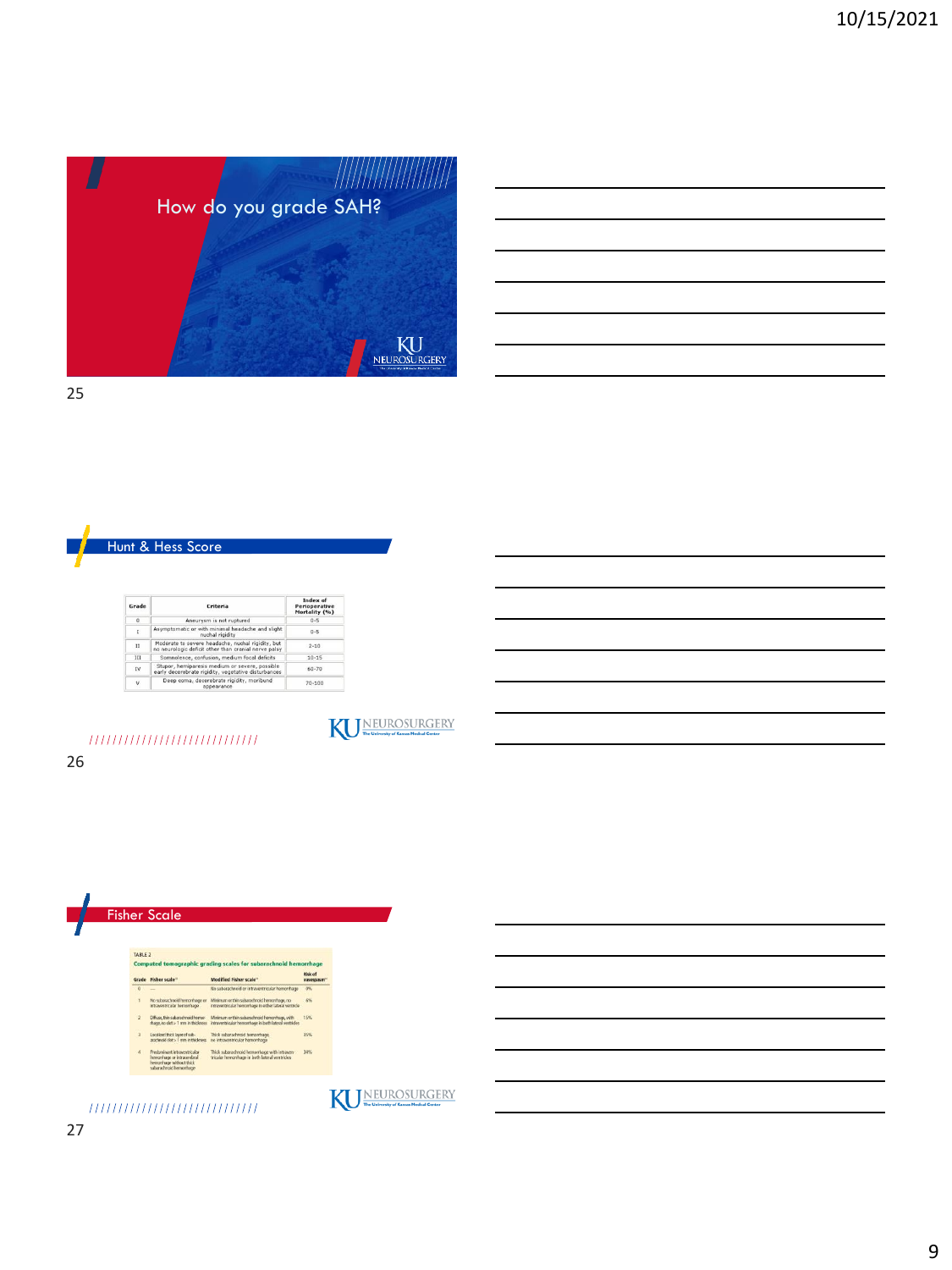





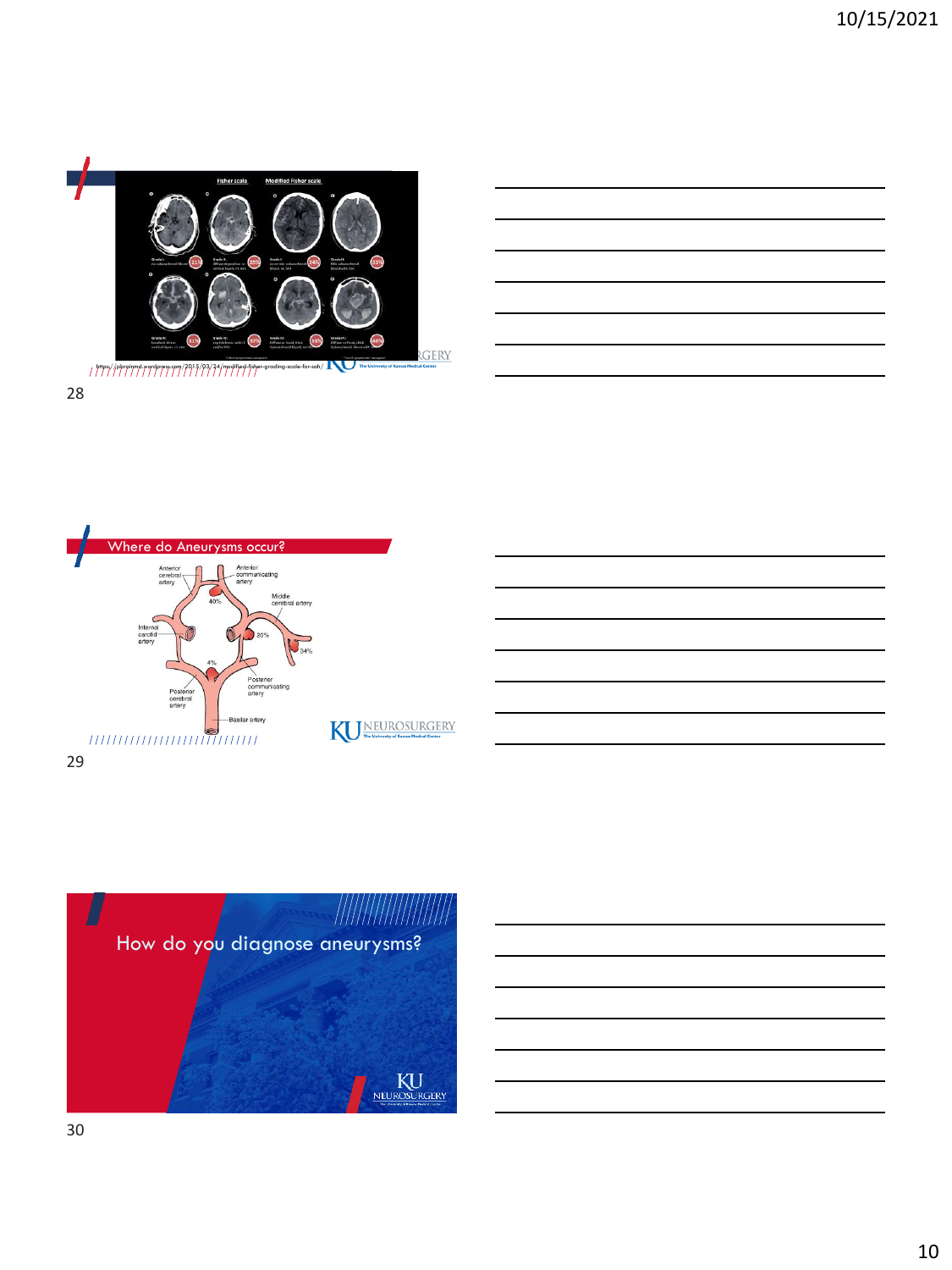

|                                                                                           | <u> 1989 - Johann Stoff, deutscher Stoff, der Stoff, der Stoff, der Stoff, der Stoff, der Stoff, der Stoff, der S</u> |                                   |
|-------------------------------------------------------------------------------------------|-----------------------------------------------------------------------------------------------------------------------|-----------------------------------|
|                                                                                           |                                                                                                                       |                                   |
|                                                                                           | <u> 1989 - Johann Stoff, amerikansk politiker (d. 1989)</u>                                                           |                                   |
|                                                                                           |                                                                                                                       | and the control of the control of |
|                                                                                           |                                                                                                                       |                                   |
| the control of the control of the control of the control of the control of the control of |                                                                                                                       |                                   |



## Ruptured Aneurysms

 6.9% of aneurysms re-bleed □ Of those, 73% occur in the first 3 days





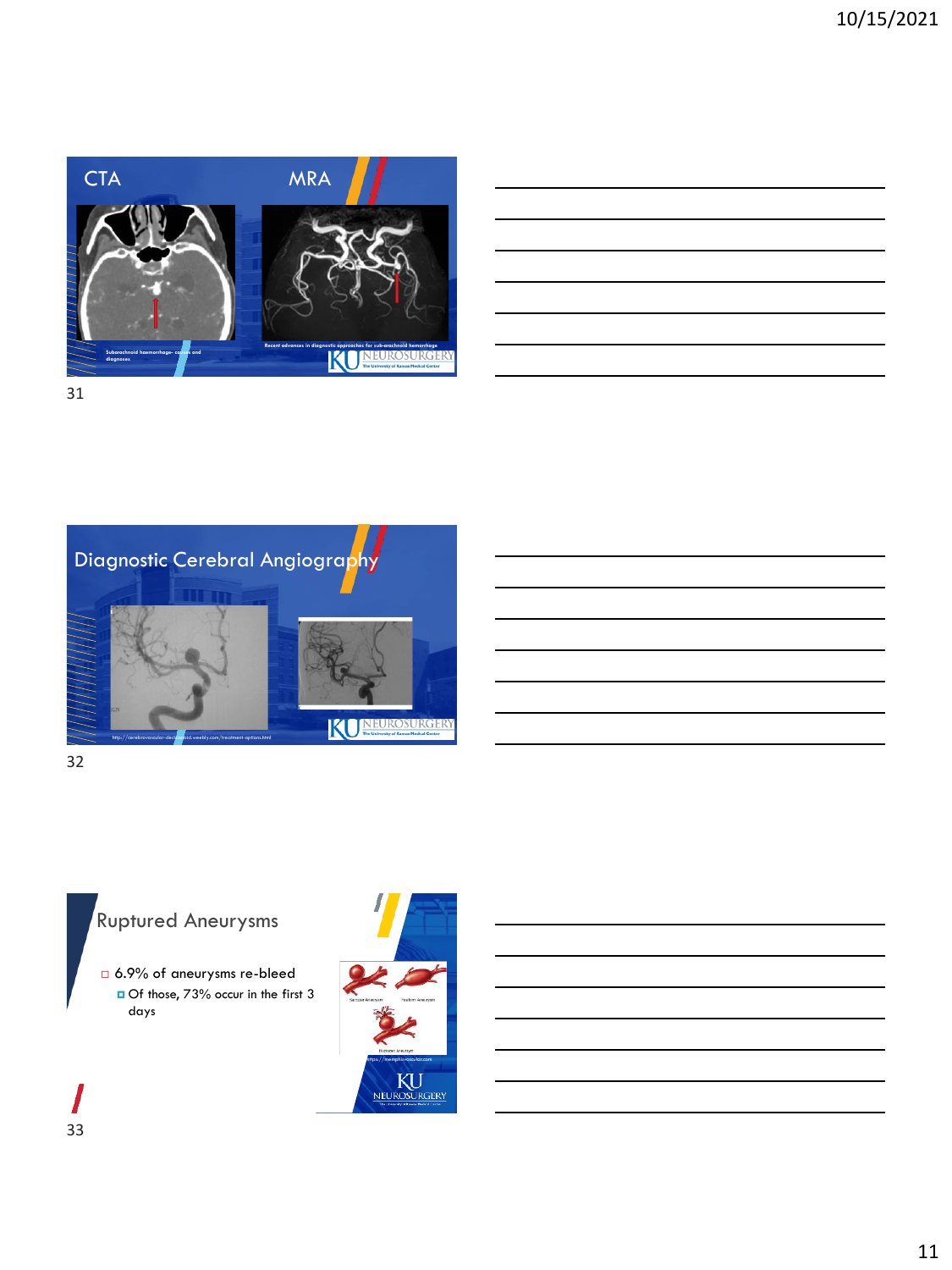### How to prevent re-rupture

- □ BP management
- Antifibrinolytic agents
	- **B** Aminocaproic acid Tranexamic acid
- **Early aneurysm treatment**





35



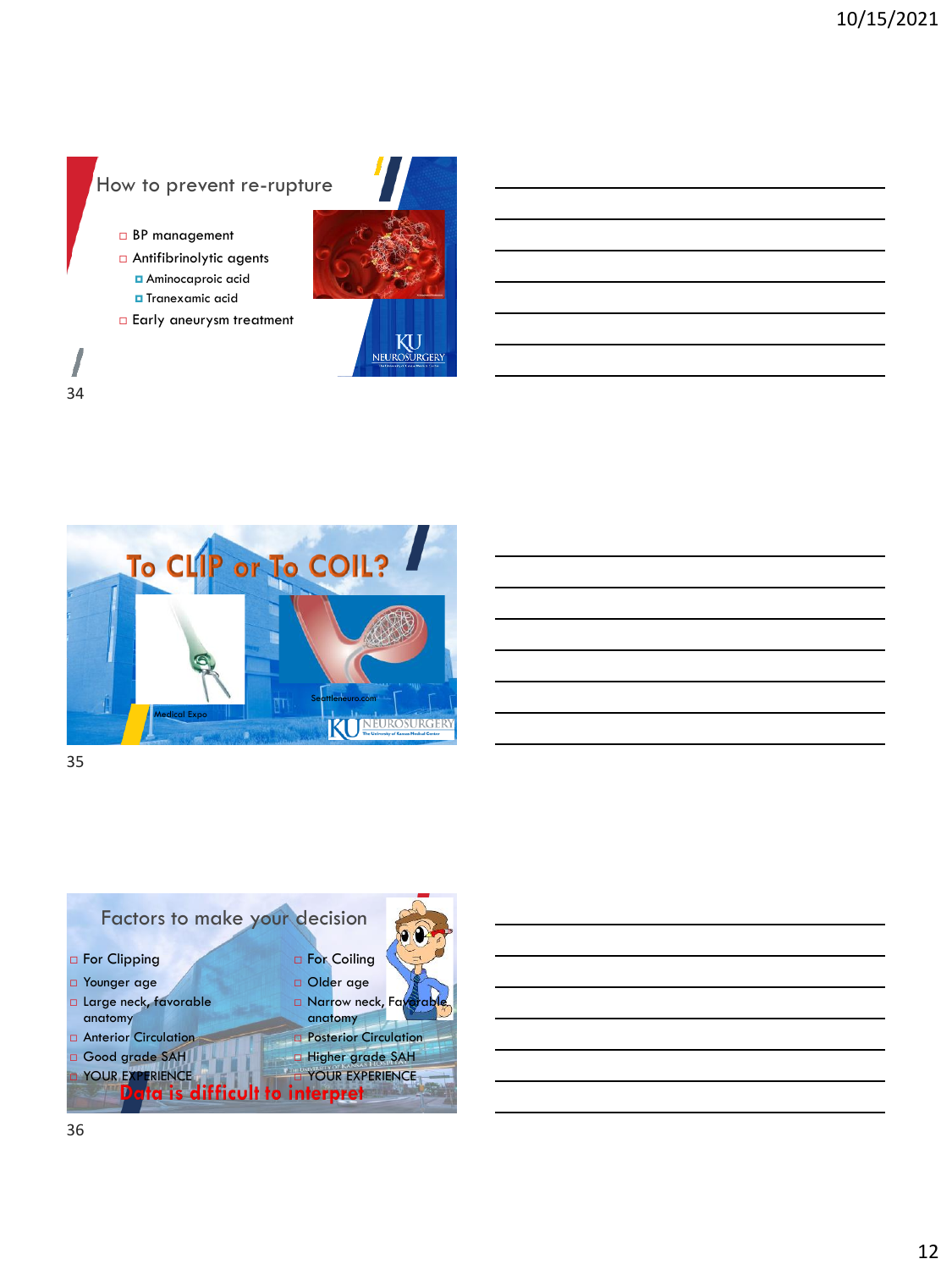



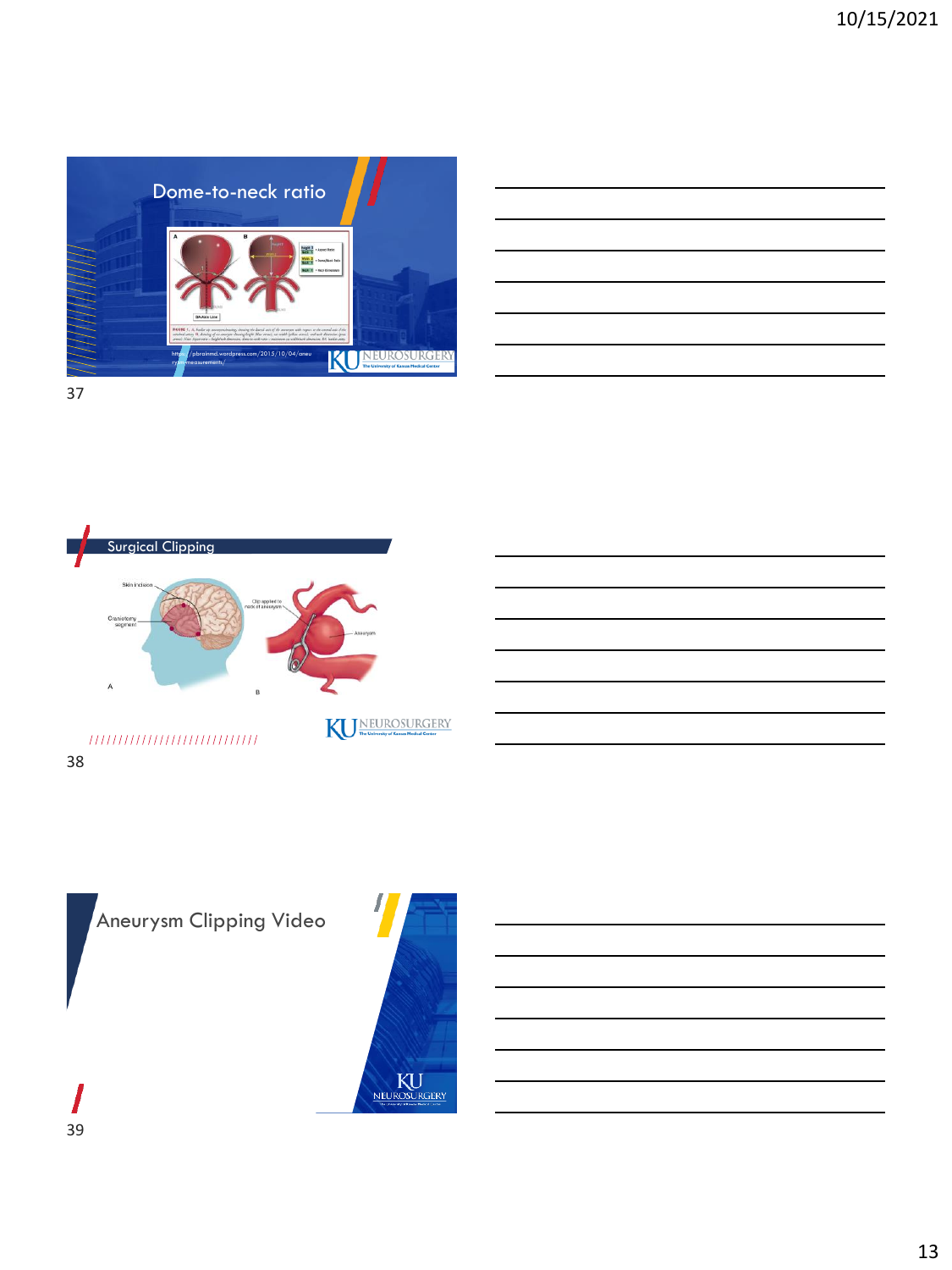

#### Vasospasm

- Definition: AKA Delayed ischemic neurologic deficit Delayed ischemic neurologic deficit following SAH
- $\Box$ Radiographic vasospasm ~ 70%
- $\Box$  Clinical vasospasm ~30%
- Typically occurs day 4 14

### ,,,,,,,,,,,,,,,,,,,,,,,,,,,,





WEUROSURGERY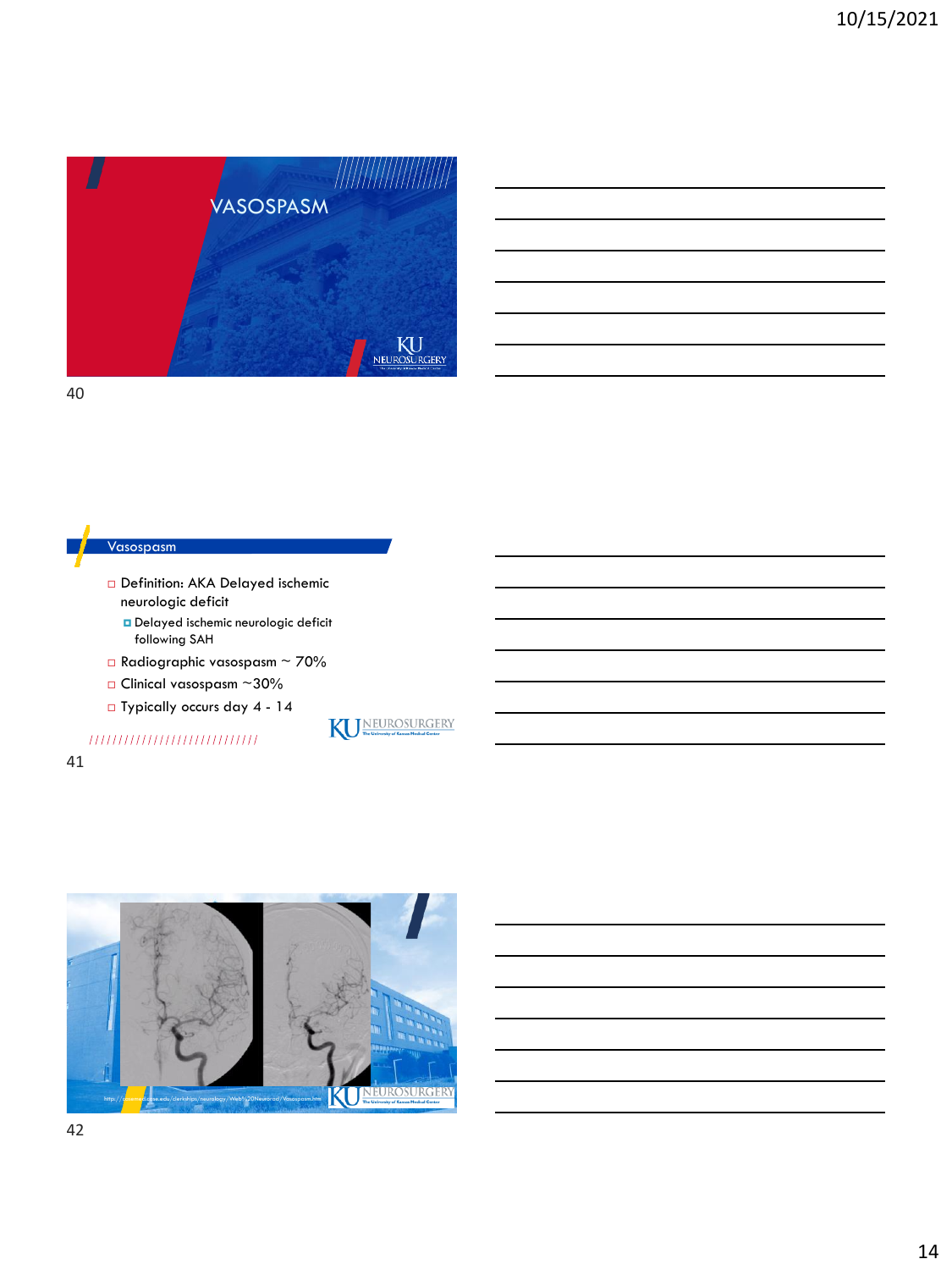

43



- Hemorrhagic stroke is broken down between ICH/IVH & SAH
- $\Box$  ICH treatment is predominantly medical, but surgical treatments are offered in certain specific circumstances.
	- **D** Surgery can be a life saving measure
- □ SAH is an important cause of hemorrhagic stroke. Aneurysm rupture is important cause and should be treated appropriately with cliping or coiling
- Think of other causes of hemorrhage: hemorrhagic tumor, AVM, fistula, cavernoma, and more



NEUROSURGERY

#### ,,,,,,,,,,,,,,,,,,,,,,,,,,,,